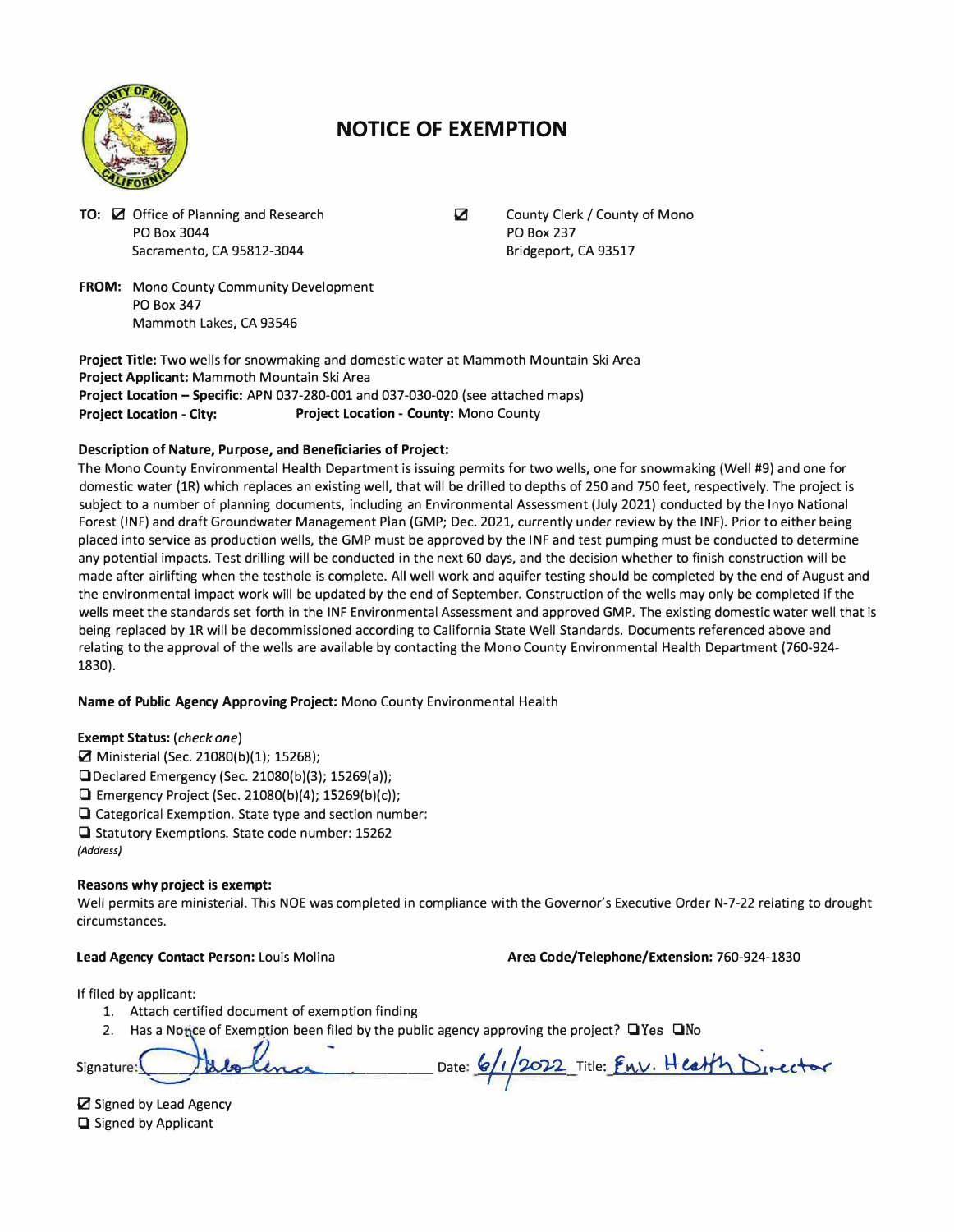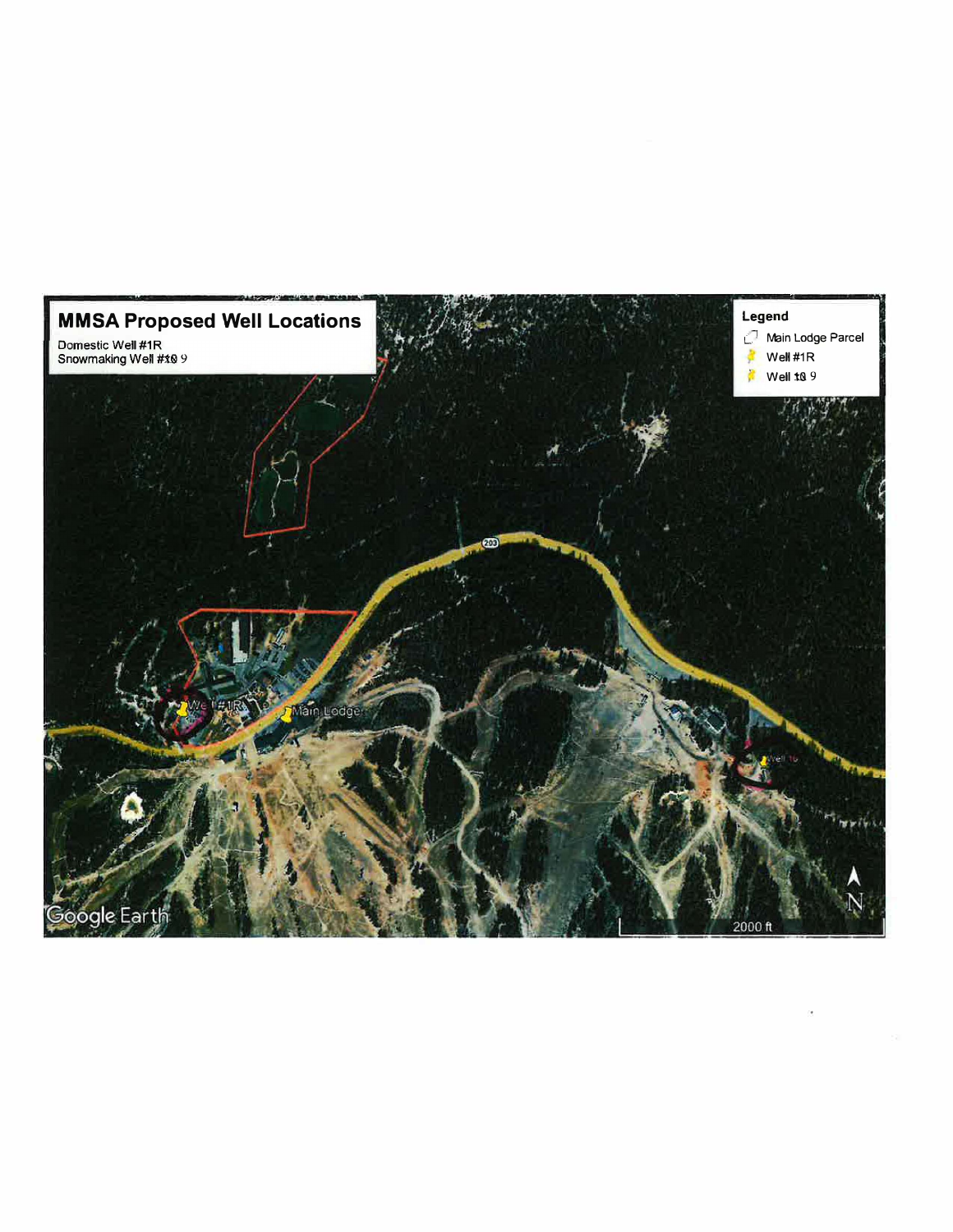## I (https://gis.mono.ca.gov) **PARCEL VIEWER 4.0** Q Map (/apps/pv/map) Q. Search (/apps/pv/)  $1/037030020000$ )  $\bullet$  Quick Search × **PLACES**  $\mathcal{G}$ **(h X 6cLogout**  lmolina@mono.ca.gov **Unassigned**  037-030-020-000 Print or **View** Value Notice (https://apps.mptsweb.com/ValueNotices/D-CN=mono&Asmt=037030020000) **Address**  Unassigned **Community**  Mammoth Lakes **Complex**  INYO NATIONAL FOREST **Assessee Name Owner(s)**  INYO NATIONAL FOREST **Legal Description**  SEC 32 T3S R27E **Improvement Value Land Value**  Land Use Designation <br> **G** (https://gis.mono.ca.gov/parcelviewer/do Resource Management (RM) **Zoning G**  (https:/ /gis.mono.ca.gov/parcefviewer /docur NA **Transient Rental**  Prohibited **Voting Precinct**  09 - Mammoth Minaret

Well #9 Location